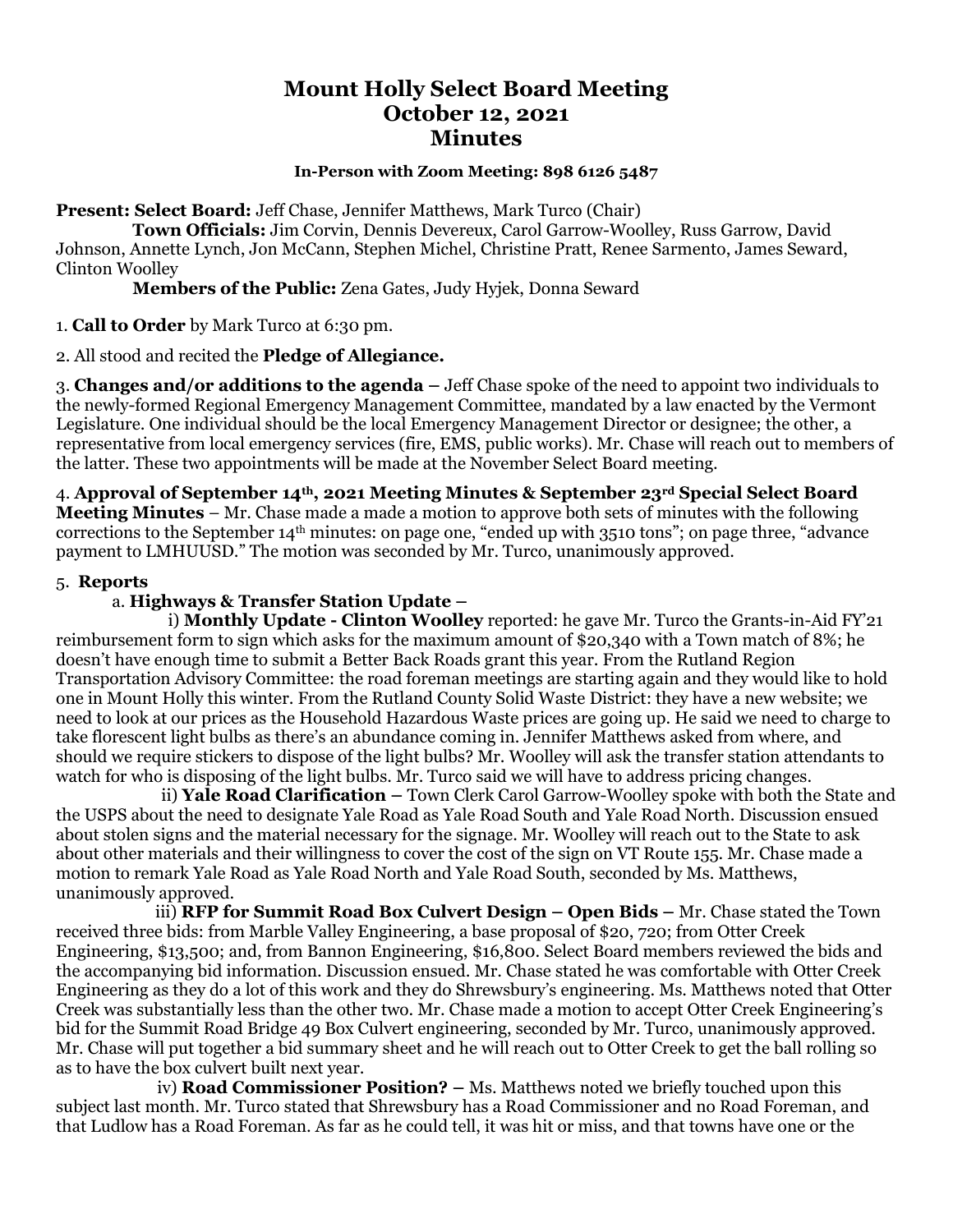other. He said the decision would be one or the other, but he thought a Road Commissioner would be costly to the town. Ms. Matthews said she considered the Road Commissioner as a partner who would work hand-inhand with Mr. Woolley and take some of the paperwork off his plate, especially regarding capital planning, writing grants and RFPs, and addressing issues as they arise. Mr. Turco said some of that work had been handled by the admin person in the past. Ms. Matthews replied that she works 20-40 hours a week as is on just Select Board work. She also noted the amount of work Mr. Chase does for the Road Foreman, and she did not think it right to continue to ask Select Board members to do even more additional work. She also stated the Road Commissioner could be an appointed position with a stipend, not a salaried position. Ms. Matthews noted the flooding that occurred just south of us due to the heavy rainstorms those towns experienced; that weather could hit us next time. A Road Commissioner could help with FEMA grants. She also noted the millions of dollars coming into the State from the federal infrastructure bill, some of which will be available as grants. She asked who would write those grants and submit the reimbursement requests. Mr. Woolley just stated he did not have time to submit a Better Back Roads grant. Grant funds will be available for road and bridge repairs and mitigation measures to avoid flooding in the future. She stated the cost of a small stipend to bring in grant funding would save tax payers money in the long run by not having to raise taxes to fund the work. Discussion ensued. Mr. Woolley said the grants were out there, but the town did not have the equipment to do the work. Mr. Chase said other towns contracted out the MRPG work, which Mount Holly also could do but would need someone to make those arrangements. Mr. Turco said his only concern was any extra cost to the town even reaching out for grants, as he did not want to burden taxpayers. Ms. Matthews reiterated there is so much money coming into the State for road and bridge repair and mitigation measures, money available as grants so as to prevent a cost to taxpayers. She asked who was going to reach out to bring that money, our federal tax dollars, into our town. Mr. Chase noted the town's hazard mitigation plan, which has identified items which need to be corrected, preferably with grant funding. Jon McCann spoke to the need for someone to look out for the various grant opportunities, not just for roads. He stated that the Regional Planning Commission is awash in funds and towns just need to submit proposals for funding. He stated it would be a shame to miss out on the wave of cash currently available. Ms. Matthews suggested we might want to look at a town administrator position to stay on top of grants and grant opportunities. Mr. Chase noted that admin costs for grant administration can be recouped through the grants. Discussion ensued about possible grant writers, an additional road crew member, grants and grant searches. Mr. Turco said we should concentrate on hiring an admin to stay on top of all this, and as Ms. Matthews said, that's for 30 hours a week.

# b. **Treasurer – David Johnson**

 i) **Monthly Income & Expense Report –** Mr. Johnson reported: the bank balances are the largest they will be this fiscal year as most of the property taxes have now been collected; Discount on Taxes is \$10,ooo over budget which might come into play at year's end unless there are savings elsewhere; the second quarterly payment of \$30,200 from the State for State Aid to Roads was just received; another quarterly payment of \$3,342 from the State for Special State Aid for Roads may come shortly; the \$185, 932 is both the ARPA municipality and county funds received so far; the Solid Waste Labels Sold amount of \$8,576 is \$600 more than last year; Other Support Expenses (approved ballot item expenditures) of \$60,229 will be paid this month; included in the Vehicle Equipment Repair & Maintenance figure of \$4,918 is \$3,300 for tires; the Winter Road Material Hauling figure of \$13,560 includes the last bill for winter sand hauling. Ms. Matthews again asked if we were following our Purchasing Policy by not exceeding \$10,000 in payment to one contractor. Mr. Johnson said we might be close. Mr. Chase said next year we could put out a RFP for hauling of all materials and sign contracts with several vendors in order to stay within our Purchasing Policy guidelines. Ms. Garrow-Woolley said she thought we should support businesses in town with our tax dollars, and she wasn't saying that because her brother-in-law is a hauler in town. The Select Board agreed a RFP will be issued next year for hauling services.

 ii) **Independent Audit Update –** Mr. Johnson reported the FY'19 audit is complete. The auditors are working on FY'20 with one more in-person visit possible next week. Mr. Johnson noted the one recommendation for internal controls from the FY'19 audit concerns is the need for two people to sign off on the bank reconciliations, and he and Diana Garrow, the assistant treasurer, are doing that. Ms. Matthews asked if the auditors were okay with the treasurer and assistant treasurer signing off on each other's work, questioning if that was a strong internal control. Mr. Turco requested that Mr. Johnson ask the auditors about this. The FY'20 audit should be complete the first half of November.

 iii) **LMHUUSD Payment Schedule** – Mr. Johnson presented the Select Board with the Fiscal Year 2021/2022 payment schedule. The payment for FY'22 of \$2,927,985 is \$80,296 less than the previous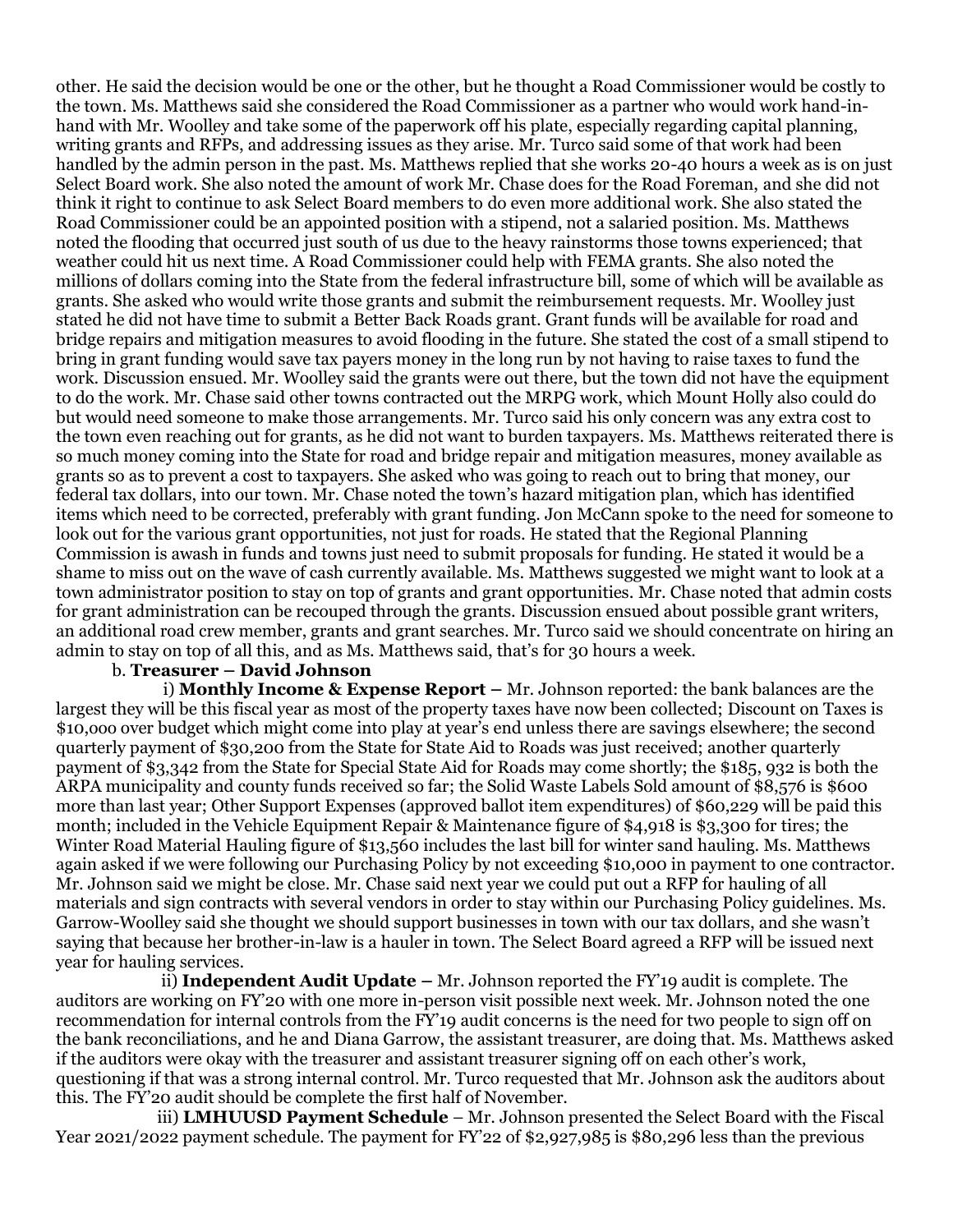year in spite of a slight increase in enrollment. The payment schedule incorporates the district's need for cash in November and for tuition payments in March, and it serves as a tool in planning cash flow.

c. **Listers Update – David Johnson** reported that the Listers are doing their annual drive-arounds. So far, they have found two additions on houses for which a Building Construction Registration form was not filed. He said there have been lots of changes in ownership of properties in town but little change in the properties themselves. Mr. Johnson also noted Doug LeMire's invoice on the Select Board orders. Mr. Johnson explained that Mr. LeMire's former company has disbanded, but Mr. LeMire will still do appraisals. Mr. Johnson stated it is next to impossible to hire another appraiser, so we have to continue with Mr. LeMire. He said Mr. LeMire needs an advance payment of \$3,580 to cover the cost of his liability insurance, his appraisal program, his MLS membership, and the cost of materials. Ms. Matthews asked why we are covering an independent contractor's costs. She also asked if the \$3,580 was in addition to Mr. LeMire's annual appraisal billings of \$5-6,000. Mr. Johnson said, yes, the total cost would be \$10-11,000. In response to a question from Mr. Turco, the previous year's appraisal service expense was \$5,786. In response to a question from Mr. Chase, \$9,000 is in this year's budget for appraisal services. Mr. Johnson stated there is a shortage of appraisers in the State, so next year we will have to issue a RFP for a different service with a new program costing upwards of \$40,000. In response to a question from Ms. Matthews, Mr. Johnson replied yes it would have to be a CAMA program. Ms. Matthews asked if the Listers had reached out to Ludlow as they contract with New England Municipal Consultant Services to do appraisal and Grand List work. Mr. Turco noted that they might be able to estimate what future costs might be. In response to questions from Mr. Chase, Mr. Johnson said the appraisals done now would be for this coming tax bill and that Mr. LeMire appraises about 100 houses at a cost of about \$100 per property. Discussion ensued about sales prices and appraisals and the housing market. Mr. Chase stated we probably should start looking into services for next year. In response to a question from Mr. Turco, Mr. Johnson said we could not wait a month to reach out to other appraisers because if we did Mr. LeMire would no longer be an option. Mr. Chase made a motion to continue to use Mr. LeMire's services for 2022 and to make the requested \$3,580 advance payment, seconded by Mr. Turco. Mr. Turco and Mr. Chase voted aye; Ms. Matthews voted aye with great reservations.

d. **Mount Holly Planning Commission Update – Jon McCann** reported the Planning Commission: recently issued a subdivision decision; set a public hearing for another subdivision; discussed strategies for work on the town plan, deciding to work with smaller groups on specific parts of the plan, starting with infrastructure and emergency services. Mr. McCann also reported on the Planning Commission's unanimous decision to investigate wastewater systems for the village, noting that a lack of wastewater systems has blocked economic development in the village as well as affected the quality of Star Lake, the availability of housing, and business growth. The Planning Commission offers its assistance to the Select Board on decisions regarding use of the ARPA funds. Ms. Matthews thanked Mr. McCann and the members of the Planning Commission for all their hard work.

e. **Mount Holly Conservation Commission Update – Annette Lynch** introduced herself as the new Chair, as of one week ago, elected at the Conservation Commission's annual meeting; Phil Leonard is the clerk. Ms. Lynch asked to make the Conservation Commission's annual report on the activities of the past year and those for the coming year to the Select Board next month rather than now to give her some time in her new position. Mr. Turco said that would be fine. Ms. Lynch asked that the Select Board tend to one housekeeping measure as the State Statute states Conservation Commission members shall be appointed to four-year terms. Current members are in terms of one to four years. Going forward, as appointments come up, the Select Board will make the new terms for four years.

f. **Rutland Regional Planning Commission Update – Jon McCann** reported: RRPC welcomed Mount Holly's new Alternate, Ryan Harter; RRPC's budget is way up with opportunities for municipalities to avail themselves of staff and grants; and Eric Hall spoke on ARPA funds as a once in a lifetime investment in communities and to go slow in planning on how to use the funds.

g. **Rutland Region Transportation Advisory Committee Update – Clinton Woolley** – see agenda item #5.a.i. above.

h. **Rutland County Solid Waste District Update – Clinton Woolley -** see agenda item #5.a.i. above.

### 6. **New Business**

a. **Packer Cemetery – Dennis Devereux** reported the Packer Cemetery Association met last week and voted unanimously to turn the cemetery over to the town. Per Statute, the town must take over the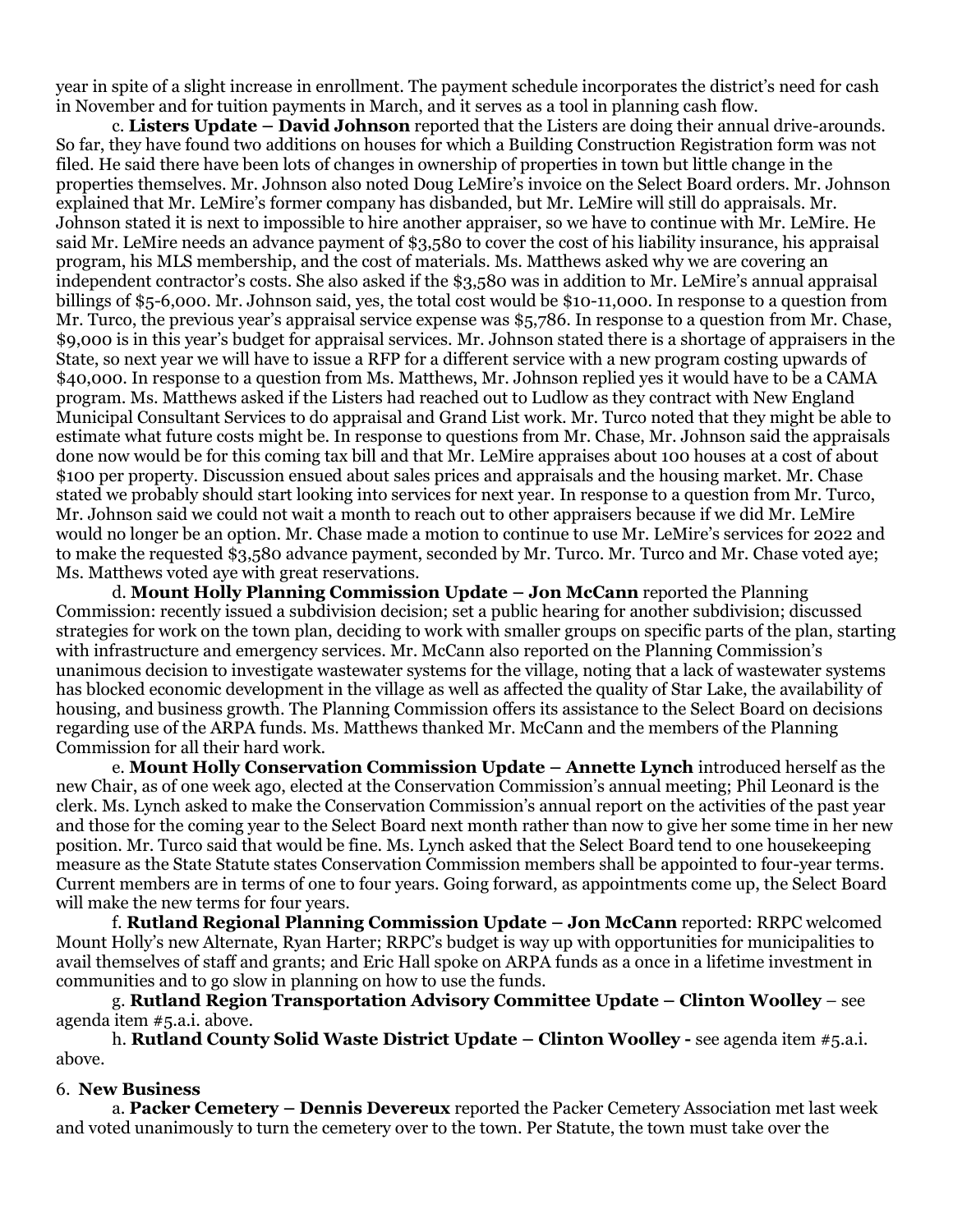cemetery if abandoned or neglected. Mr. Devereux said they are working with the Secretary of State's office on how best to dissolve the Association and to turn the funds over to the town.

b*.* **Conservation Commission Appointment –** Ms. Matthews stated only one Letter of Interest was received, from Ryan Metcalfe. Discussion ensued about term length with a decision to continue as with previous new appointments for a one-year term. Ms. Matthews made a motion to appoint Ryan Metcalfe to a one-year term on the Conservation Commission, seconded by Mr. Chase, unanimously approved.

c. **Municipal Planning Grant – Resolution – Annette Lynch** spoke of talking with Ed Bove, the RRPC Director, about how to determine a town's best use of the ARPA funds. Using a Municipal Planning Grant to reach out to all in town and to gather ideas was discussed as a way to find out what residents think is important for the future of the town. If feasible, ARPA Funds along with other grant funds could then be used to make those ideas a reality. The Municipal Planning Grant is due November first. Working with RRPC and having worked on previous planning grants, Ms. Lynch said they could complete the grant on time. Discussion ensued about the allowable uses of ARPA funds, the \$2,000 match, who would do the work, and match options. Mr. McCann suggested that Ed Bove attend our ARPA meeting as he is the MPG expert. Mr. Turco was nervous about spending \$2,000 of town funds. Mr. McCann stated that spending \$2,000 in order to determine how to best spend \$3-400,000 seemed like a wise investment. He also suggested incorporating \$2,000 into every annual budget so as to have the option to reap thousands in grant funds for the town. Mr. Chase made a motion to accept the Municipal Planning Grant to help determine how to spend the ARPA funds and to sign the resolution, seconded by Ms. Matthews, unanimously approved. Mr. Chase thanked Ms. Lynch for her work on this project.

d. **VLCT/PACIF/VERB Annual Meetings Report –** Ms. Matthews reported on the annual VLCT meetings: VERB (unemployment insurance for municipalities) experienced a 309% increase in claims with 163 member claims filed in 2020 as opposed to 66 in 2019 resulting in the need to borrow money from PACIF; in contrast, COVID had minimal impact on PACIF ( property & casualty insurance); VLCT reported only 20 positive COVID cases in municipalities, so closing the town office, requiring masks, implementing restrictions at the transfer station all helped keep our community safe; VLCT also noted that 44 of the 80 bills passed in the VT Legislature this past session impacted municipalities; and, the top issues facing towns are affordable and available housing, aging infrastructure, attracting and retaining staff, and IT security.

e. **VLCT PACIF Insurance Renewals & Cyber Insurance –** Ms. Matthews reported the insurance renewals were complete. Cyber insurance is growing more difficult to obtain. VLCT surveyed members about IT security. Of the 14 cyber security concerns raised, Mount Holly was found to have issues with six. Ms. Matthews has been working with Larry Gold on this, with a quote to address those issues just received. VLCT is also working on solutions for IT security with less cost to municipalities. More information to come.

f. **Other –** There was no other New Business this evening.

#### 7. **Ongoing & Old Business**

a. **Traffic Safety Plan Update –** Mr. Chase reported he had reached out to Devon Neary. Traffic counters should be deployed later this week with results in hand in the next few weeks.

b. **Junk Ordinance Enforcement –** Mr. Turco said he had received a phone call about a property with accumulating junk on VT Route 103. The Select Board will send a letter to the owner alerting them to the fact that they are in violation of the Town of Mount Holly's Junk Ordinance. Mr. Turco will talk with the Constable about ticketing the Blue Spruce House. Mr. Turco had spoken with the Health Officer, who said he never received any documentation from the State about health and safety violations at the Blue Spruce House. Mr. McCann stated that if issues with waste disposal were ongoing, the Health Officer could issue a cease and desist order. Mr. Turco will talk with the Health Officer.

c. **Retail Cannabis –** Ms. Matthews is awaiting additional information from VLCT, so we will revisit this issue next month.

d. **ARPA Funds Meeting – Set Date? –** RRPC's ARPA Specialist Eric Hall will join us on Tuesday, October 26<sup>th</sup> at 6:30 pm to discuss ideas and options for use of the ARPA funds.

e. **Other –** There was no other Ongoing & Old Business this evening.

8. **Citizen Comments –** Russ Garrow remarked that the roads are closing in with brush. He asked if there was a machine available to cut the brush back. Plymouth has one. Mr. Turco asked Mr. Woolley to look into the costs of purchasing a machine.